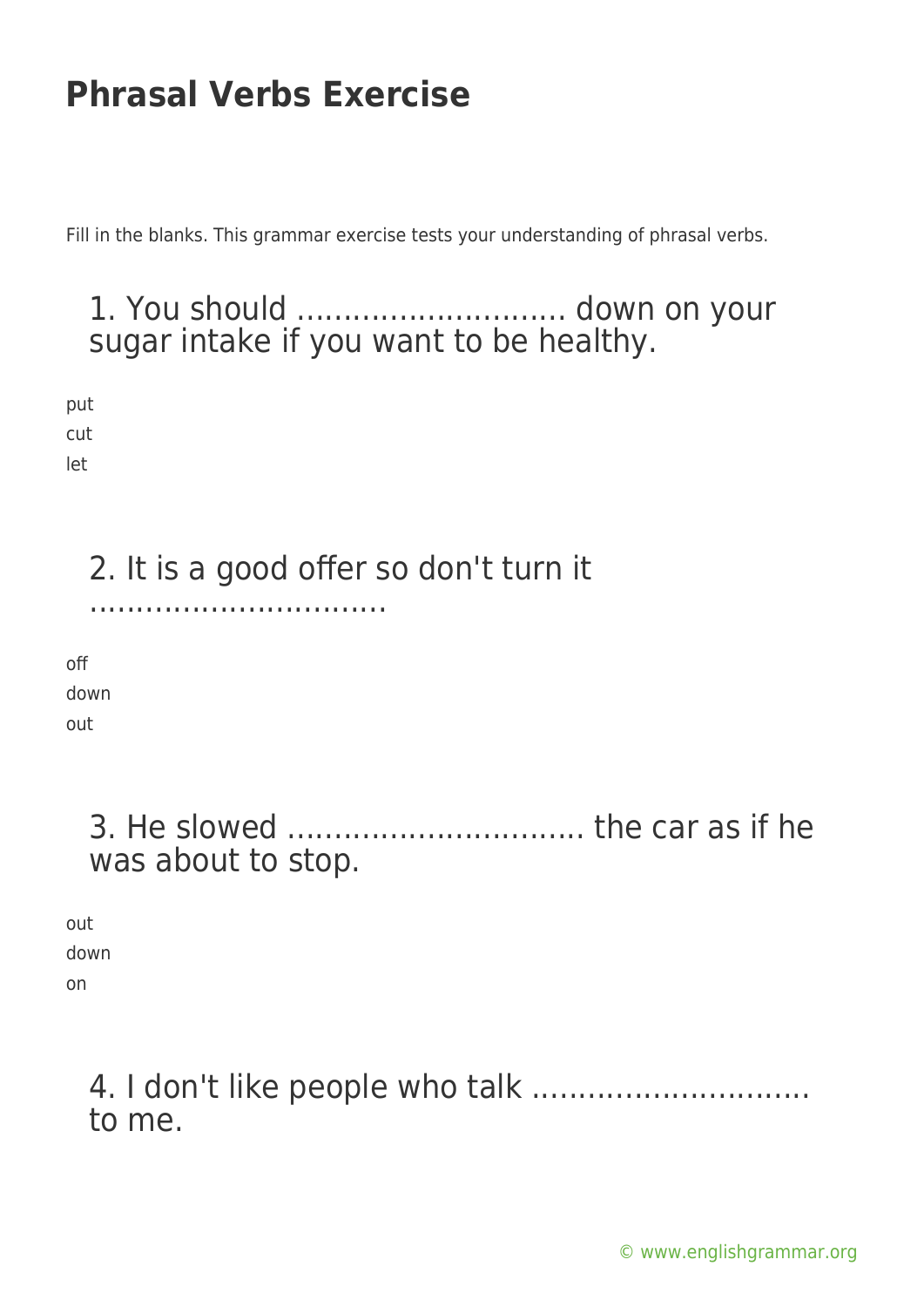with down up

#### 5. She refuses to dress ........................... even when she is on a holiday.

down out

for

#### 6. The police must crack ........................... on smugglers.

up down out

### 7. None of them showed .............................. at the party.

on up out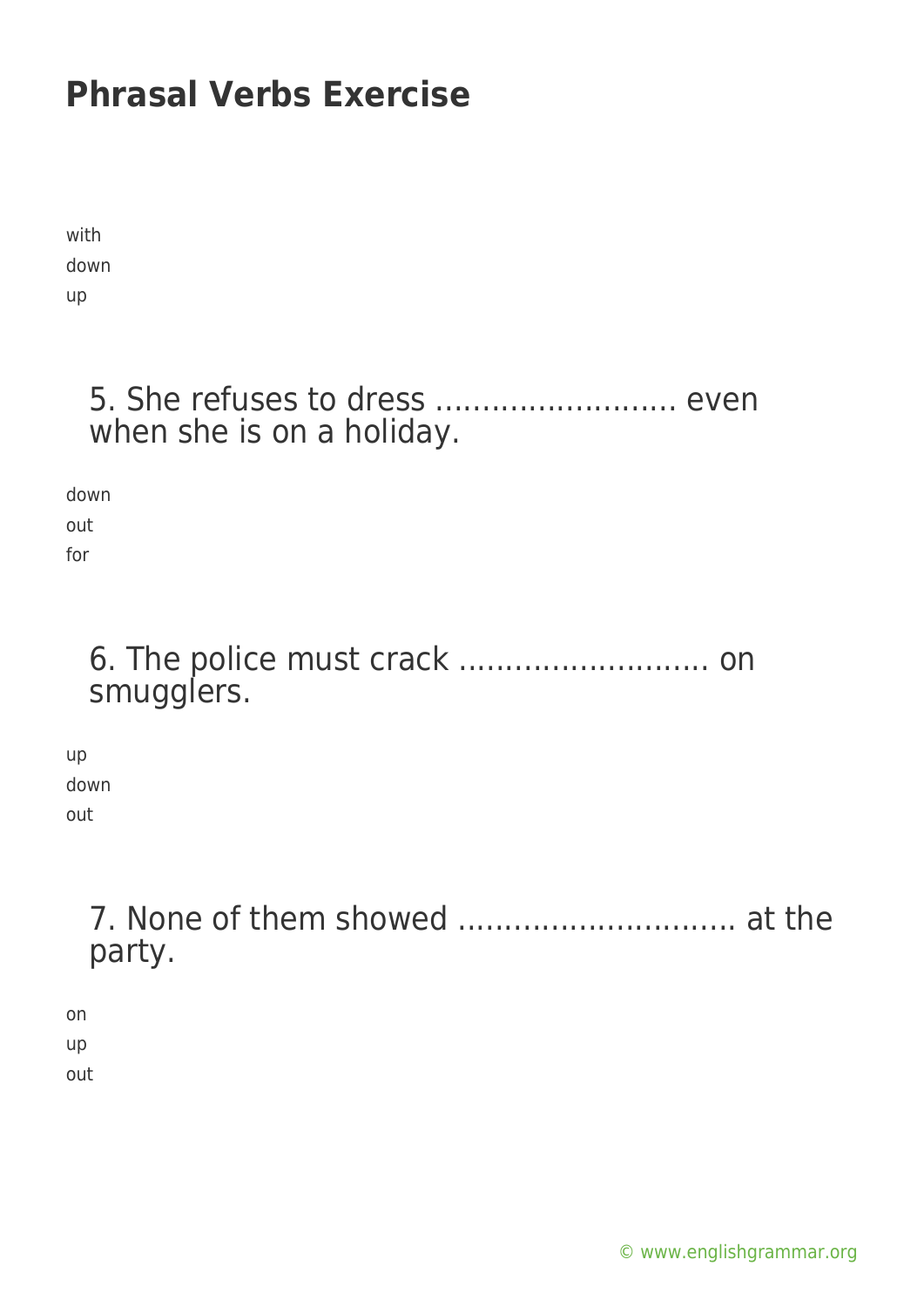| 8. The battery blew  while I<br>was charging it. |
|--------------------------------------------------|
| out<br>up<br>on                                  |
| with you.                                        |
| out<br>up<br>on                                  |
| 10. The doctor advised him to give<br>smoking.   |
| out<br>up<br>on                                  |
| than I expected to.                              |
| out                                              |

up